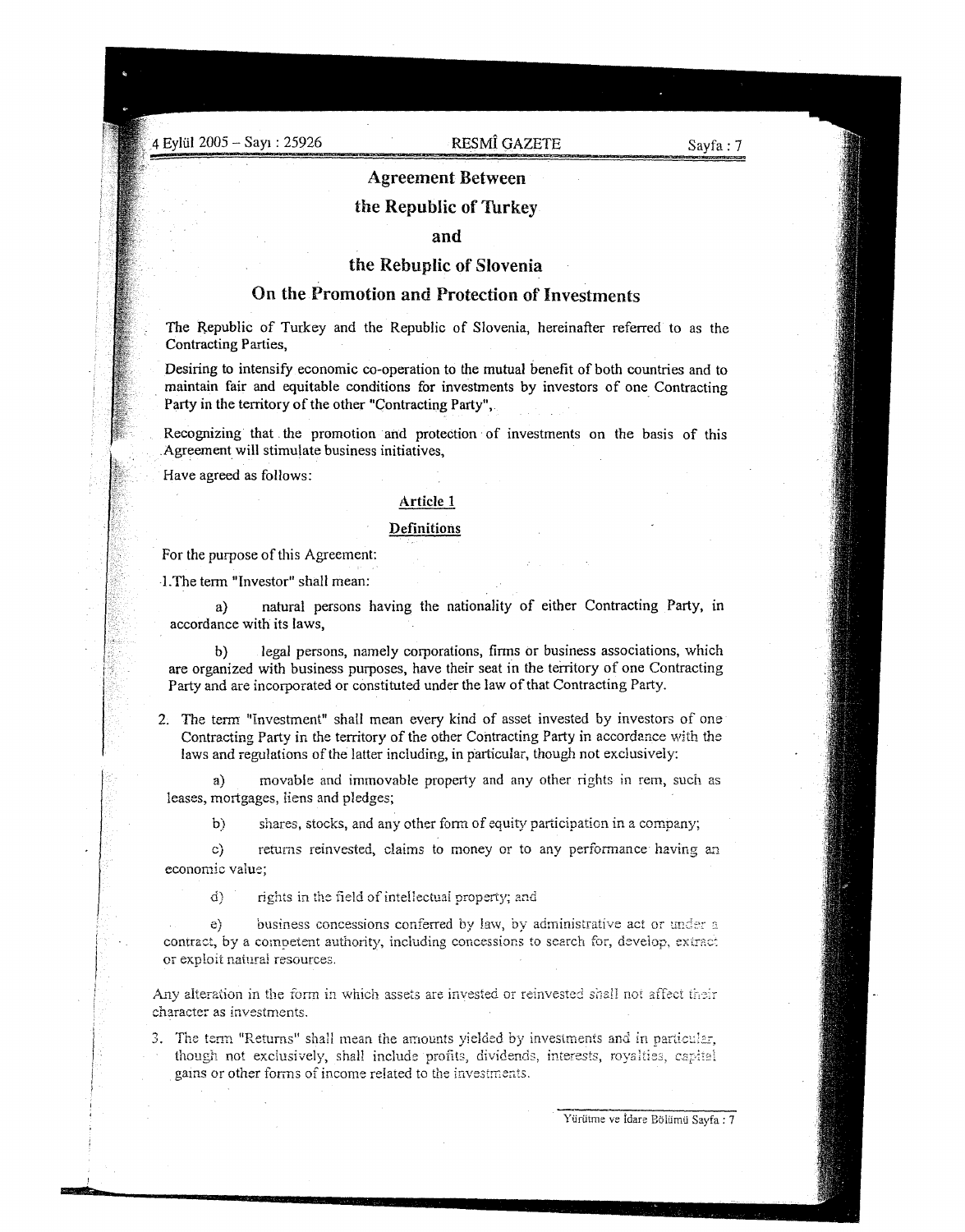4. The term "Territory" shall mean,

a) with respect to the Republic of Turkey, its territory, territorial sea as well as the maritime areas over which it has jurisdiction or sovereign rights for the purpose of exploration, exploitation and conservation of natural resources, pursuant to international  $law.$ .

b) with respect to the Republic of Slovenia, the territory under its sovereignty, including maritime areas, over which the Contracting Party concerned exercises its sovereignty or jurisdiction, in accordance with international law.

#### Article 2

### Promotion and Protection of Investments

- 1. Each Contracting Party shall promote and encourage, as far as possible, within its territory investments made by investors of the other Contracting Party and shall admit such investments into its territory in accordance with its laws and regulations on a basis not less favourable than that accorded in similar situations to investments of investors of any third State.
- 2. Each Contracting Party shall accord to investments in its territory of investors of the other Contracting Party fair and equitable treatment and full and constant protection.

3. Contracting Parties shall not impair by unreasonable, arbitrary or discriminatory measures the management, maintenance, use, enjoyment or disposal of investments in its territory of investors of the other Contracting Party.

4. Subject to the laws and regulations of the Contracting Parties relating to the entry, sojourn and employment of aliens, each Contracting Party shall give sympathetic consideration to applications of:

a) nationals of either Contracting Party to enter and remain temporarily in the territory of the other Contracting Party for purposes of establishing, developing, administering or advising on the operation of an investment to which they, or an investor of the first Contracting Party that employs them, have committed or are in the process of committing a substantial amount of capital or other resources,

b) companies which are legally constituted under the applicable laws and regulations of one Contracting Party, and which are investments of investors of the other Contracting Patty, to engage top managerial and technical personnel of their choice, regardless of nationality.

YUriitme ve idare Boliimii Sayfa : 8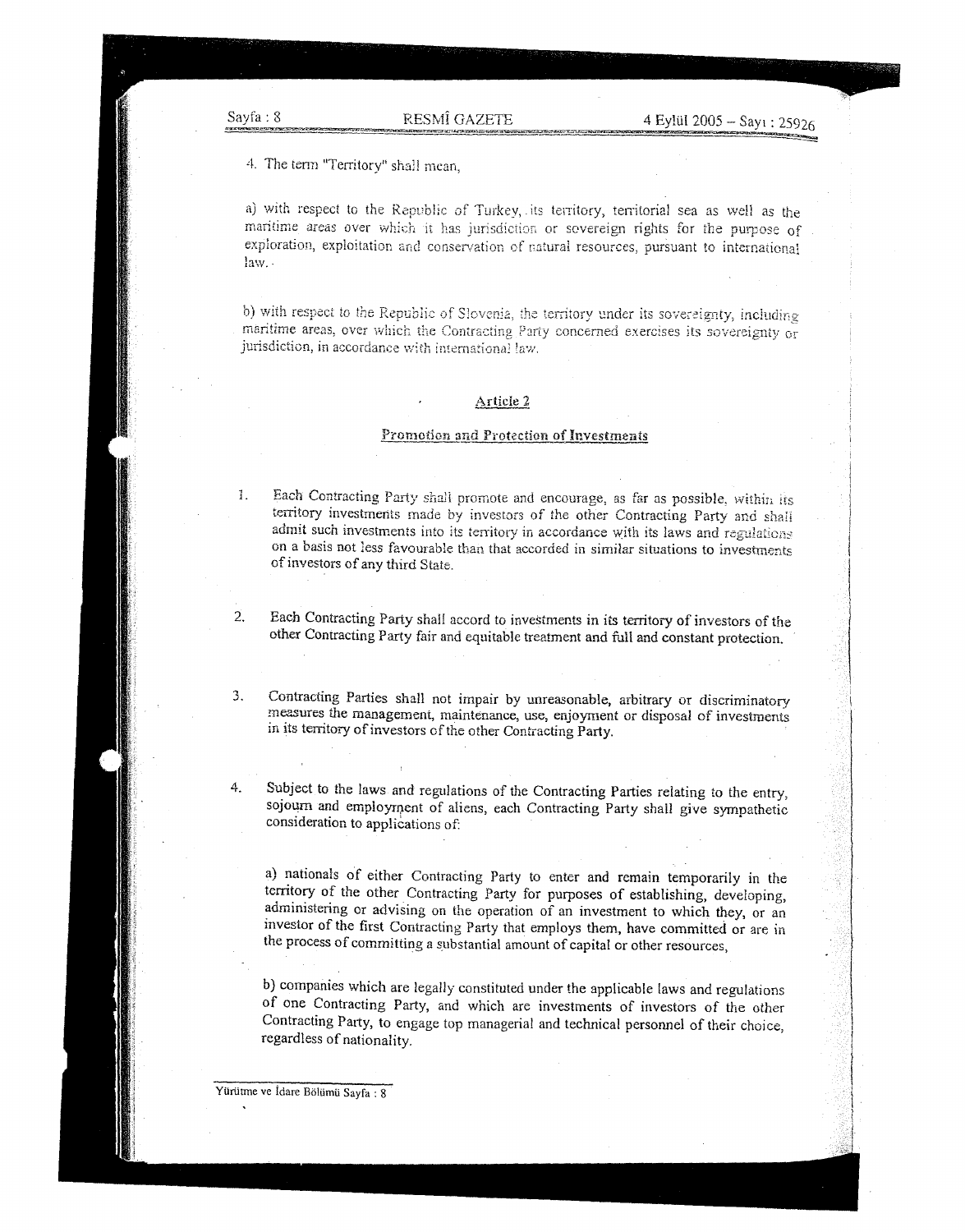# 4 Eylül 2005 - Sayı : 25926 RESMÎ GAZETE Sayfa : 9

### Article 3

## National and Most Favoured Nation Treatment

- .Investments made by investors of one Contracting Party in the tenitory of the other Contracting Party, or returns related thereto, shall be accorded treatment which is not less favourable than the Contracting Party accords to the investments and returns made by its own investors or by investors of any third State, whichever is more favourable.
- 2.- Investors of one Contracting Party shail be accorded by the other Contracting Party, as regards the management, maintenance, use, enjoyment or disposai of their investments, treatment which is not less favourable than the Contracting Party accords its own investors or to investors of any third State, whichever is more favourable .
- .], The provisions of this Article and Article 2 shall not be construed so as to oblige one Contracting Party to extend to the investors of the other Contracting Party, or to their investments, the benefit of any treatment, preference or privilege by virtue of:

a) any existing or future free trade area, customs union or common market to which either of the Contracting Parties is or may become a Party,

b) any international agreement relating wholly or mainly to taxation.

## Article **4**

## Expropriation

Investments made by investors of a Contracting Party in the territory of the other Contracting Party shall not be expropriated, nationalized or subject to any other measure having effect equivaient to expropriation or nationaiisation (hereinafter referred to as "expropriation") except for a public purpose, on a non-discriminatory basis, under due process of law. and against prompt, adequate and effective compensation.

- 2. Such compensation shall amount to the real value of the expropriated investment at the time immediately before the expropriatory action was taken or became known.
- **3.** Compensation shall be paid without delay. In case of delay, compensation shall also include interest, prescribed by law, from the date of expropriation until the date of actual payment.
- 4. The investor whose investments are expropriated, shall have the right to the review by a judicial or orher competent authority of that Contracting Party of its case and of valuation of its investments in accordance with the principles set out in this Article.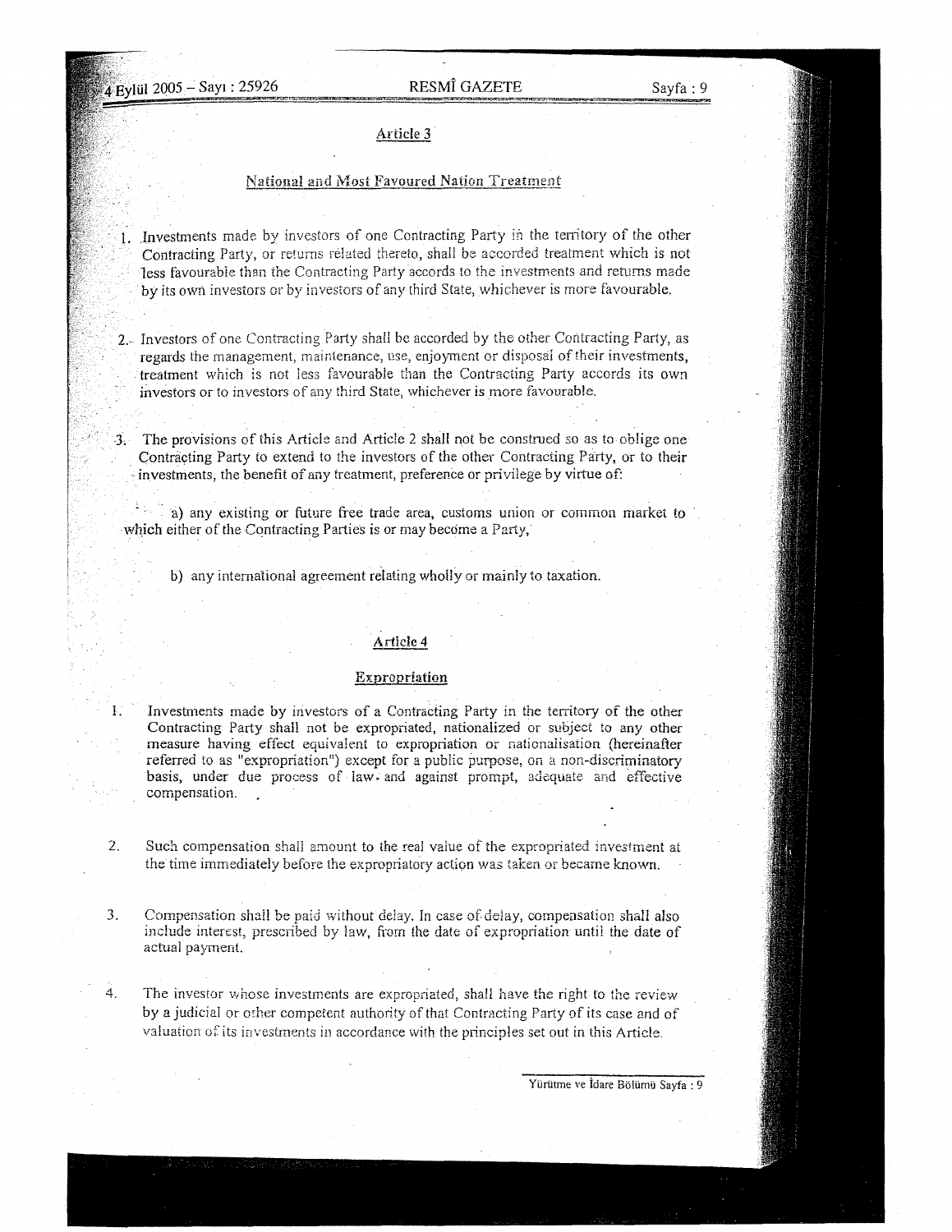## Article 5

#### Compensation **for** Losses

Investors of one Contracting Party whose investments have suffered losses owing to war or other armed conflict, revolution, national uprising, state of emergency or any similar event in the territory of the host Party shall be accorded by this Contracting Party treatment in relation to such losses, including compensation, indemnification or restitution, no less favourable than that which the latter Contracting Party accords to its own investors or investors of any third State, whichever is more favourable to the investor. Any payment. made under this Article shall be immediately realisable and freely transferable.

## Article 6

#### Transfer of Payments

1. Each Contracting Party shall permit investors of the other Contracting Party the free transfer of funds related to their investments and in particular, though not exclusively:

. a) initial capital and additional contributions for the maintenance or development of the investments; and the theory of

b) returns;

c) funds in repayment of loans related to an investment;

d) proceeds from the sale or liquidation of all or part of an investment;

e) any compensation or other payment referred to in Articles 4 and 5 of this Agreement;

f) payments arising out of the settlement of a dispute;

g) earnings and other remuneration of nationals engaged from abroad in connection with the investment.

2. Each Contracting Party shall further permit that transfers shall be made at the market rate of exchange existing on the date of transfer in the currency to be transferred.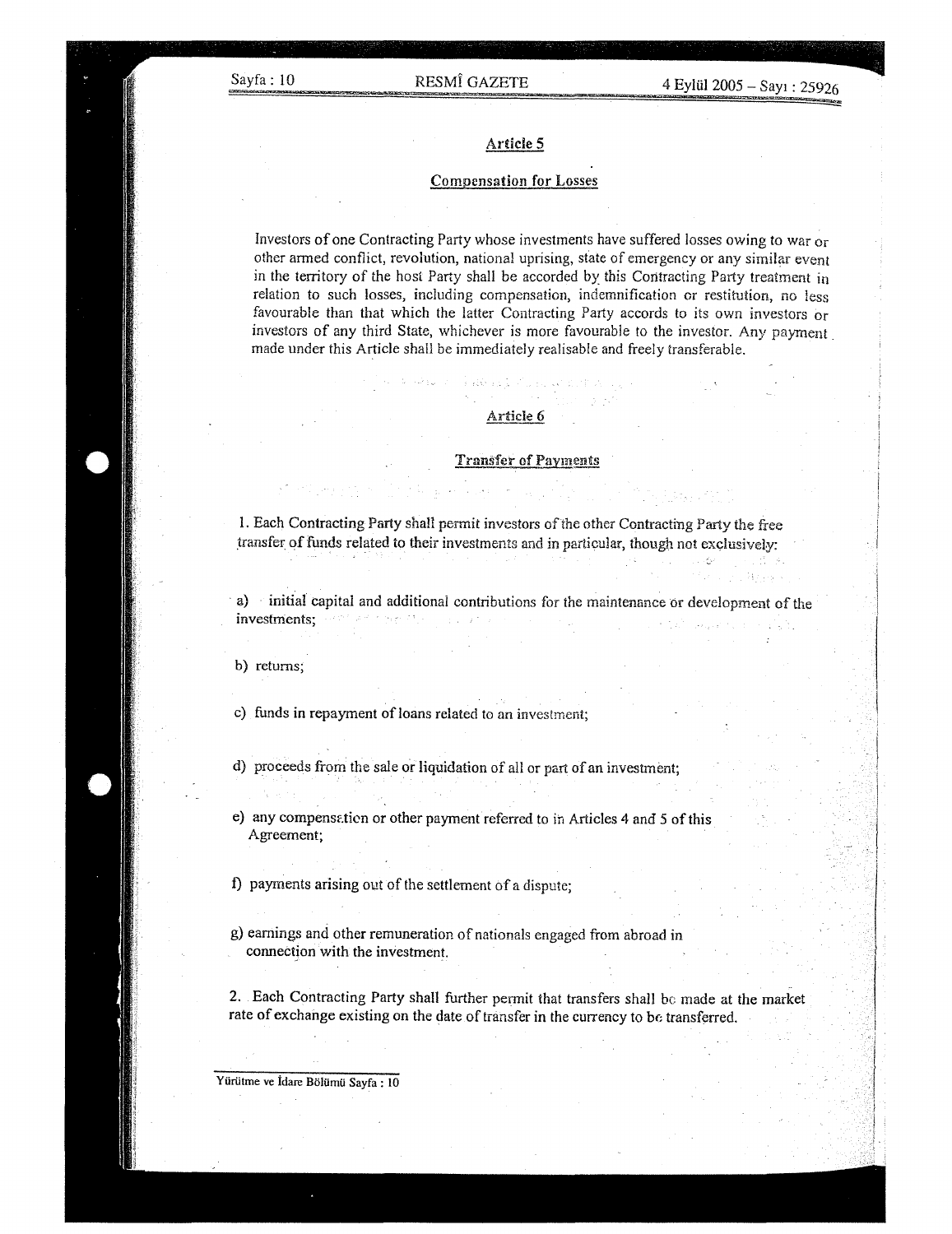# 2005 - SaYI : 25926 RESMI GAZETE Sayfa: **<sup>11</sup>**

# Article 7

## Subrogation

If one Contracting Party or its designated agency, or a legal entity under its supervision (hereinafter referred to as "the Insurer") make payment to its own investor under a guarantee it has accorded in respect of an investment in the territory of the other Contracting Party, the latter Contracting Party shall recognize:

a) the assignment, whether under the hiw or pursuant to a contract in the country of the insurer of any right or claim by the investor to the Insurer, as well as

b) that the Insurer is entitled by virtue of subrogation to exercise to the same extent as the investor the rights and enforce the claims of that investor.

## Article 8

## Settlement of Disputes between an Investor and a Contracting Party

I.Any dispute between an investor of one Contracting Party and the other Contracting ·Party shall be settled amicably.

2. If such a dispute cannot be settled within a period of three (3) months from the date of a written request for settlement, the investor concerned may submit the dispute either to:

- a) the competent court of the Contracting Party; or
- b) conciliation or arbitration through the International Centre for the Settlement of Investments Disputes (ICSID), established under the Convention on the Settlement of Investment Disputes between States and Nationals of other States, opened for signature in Washington D.C., on March 18, \965; or
- c) an ad-hoc tribunal which, unless otherwise agreed upon by the parties to the dispute, shall be established under the arbitration rules of the United Nations Commission on International Trade Law (UNCITRAL).

3. Each Contracting Party hereby consents unconditionaily to the submission of an investment dispute to international conciliation or arbitration.

4. The award shall be final and binding on Doth parties to the dispute and shall be recognized and enforced in accordance with national law.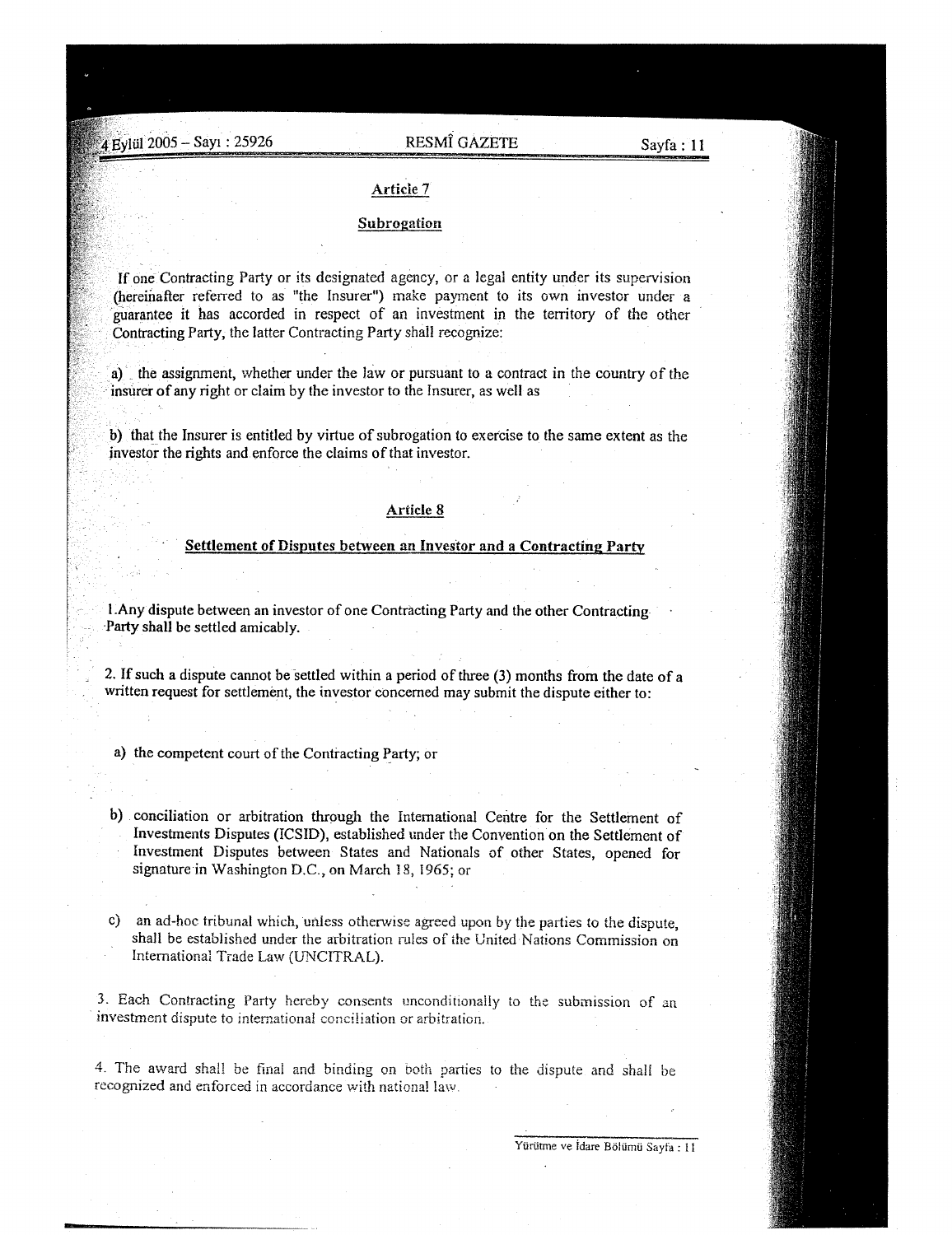## Article 9

## Settlement of Disputes between the Contracting Parties

- I. Disputes between the Contracting Parties concerning the interpretation and application of this Agreement should, as tar as possible, be settled through negotiations.
- 2. If the dispute cannot thus be settled within six  $(6)$  months, following the date on which such negotiations were reauested by either Contracting Party, it shall at the request of either Contracting Party be submitted to an Arbitral TribunaL
- 3. Such an Arbitral Tribunal shaH be constituted for each individual case in the following way. Within two  $(2)$  months of the receipt of the request for arbitration, each Contracting Party shall appoint one member of the Tribunal. Those two members shall then select a national of a third State who on approval by the two Contracting Parties shall be appointed Chairman of the Tribunal. The Chairman shall be appointed within three (3) months from the date of appointment of the other two members.

4. If within the periods specified in paragraph 3 of this Article the necessary appointments have not been made, either Contracting Party may, in the absence of any other agreement, invite the President of the International Court of Justice to make any'necessary appointments. If the President is a national of either Contracting Party or is otherwise prevented from discharging the said function, the Member of the International Court of Justice next in seniority who is not a national of either Contracting Party or is otherwise prevented from discharging the said function, shall be invited to make the necessary appointments.

5. The Tribunal shall have three months from the date of the selection of the Chairman to agree upon rules· of procedure consistent with the other provisions of this Agreement. In the absence of such agreement, the Tribuna! shall request the President of the International Court of Justice to designate rules of procedure, taking into account generally recognized mles of international arbitral procedure.

- 6. Unless otherwise agreed, all submissions shali be made and all hearings shaH be completed within eight months of the date of selection of the Chairman, and the Tribunal shall render its decision within two months after the date of the final submissions or the date of the closing of the hearings, whichever is later. The arbitral tribunal shall reach its decisions, which shaH be final and binding, by a majority of votes. The contract of the contract of the contract of the contract of the contract of the contract of the contract of the contract of the contract of the contract of the contract of the contract of the contract of the con
- 7. A dispute shall not be submitted to international arbitration under the provisions of this Article, if the same dispute has been brought before another international \_ arbitration under the provisions of Article 8 and is still in process. This will not impair the engagement in direct and meaningful negotiations between both . Contracting Parties.
- 8. Expenses incurred by the Chairman, the other arbitrators, and other costs of the proceedings shall be paid for equally by the Contracting Parties. The tribunal may, however, at its discretion, decide that a higher proportion of the costs be paid by one of the Contracting Parties.